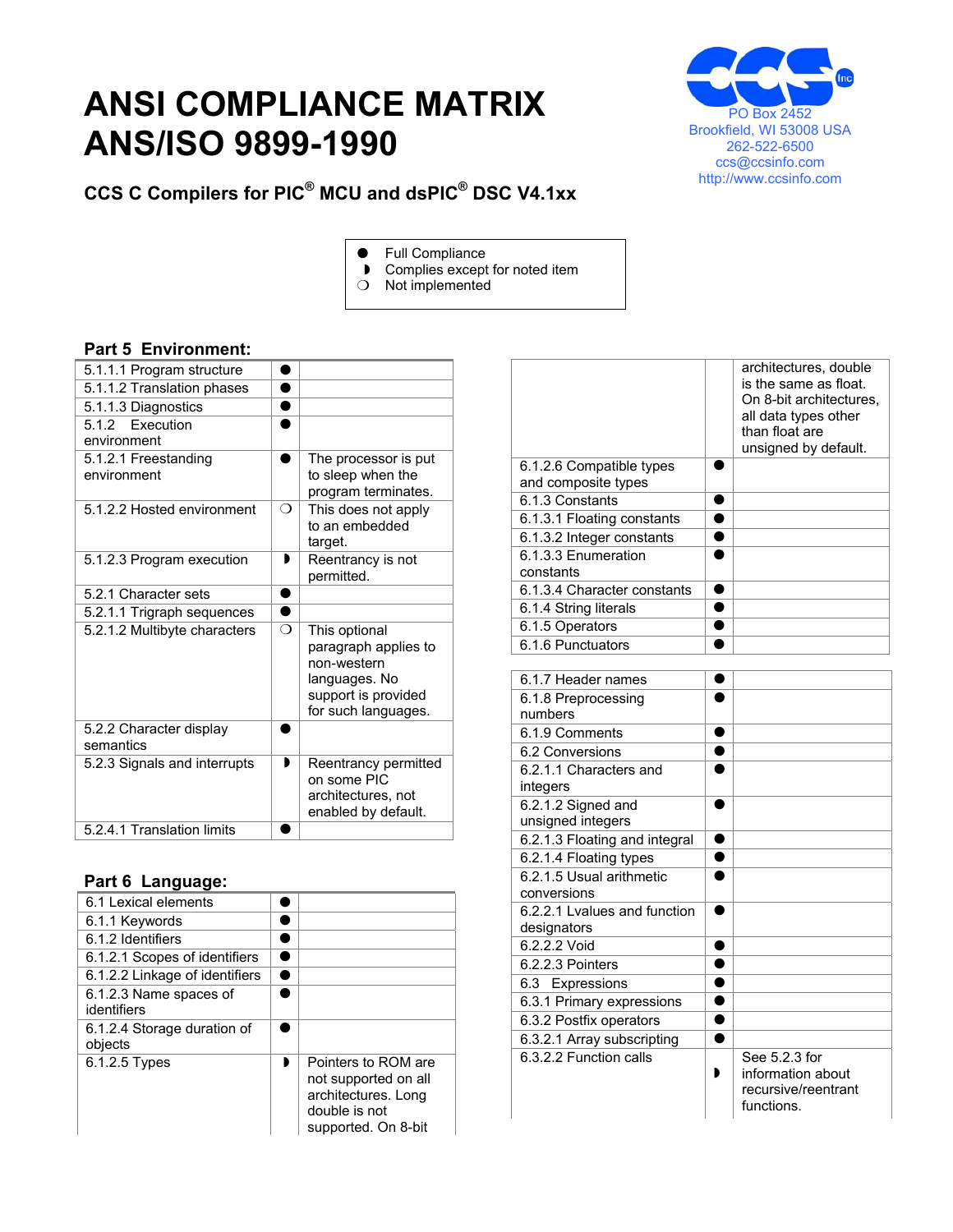| 6.3.2.3 Structure and union                               |                        |                                                    |
|-----------------------------------------------------------|------------------------|----------------------------------------------------|
| members                                                   |                        |                                                    |
| 6.3.2.4 Postfix increment                                 |                        |                                                    |
| and decrement                                             |                        |                                                    |
|                                                           |                        |                                                    |
| 6.3.3 Unary operators                                     |                        |                                                    |
| 6.3.3.1 Prefix increment and<br>decrement                 |                        |                                                    |
|                                                           |                        |                                                    |
| 6.3.3.2 Address and<br>indirection operators              | Þ                      | Pointers to bits are not<br>permitted. Pointers to |
|                                                           |                        | ROM are not                                        |
|                                                           |                        | supported on all                                   |
|                                                           |                        | architectures.                                     |
| 6.3.3.3 Unary arithmetic                                  |                        |                                                    |
| operators                                                 |                        |                                                    |
| 6.3.3.4 The size of operator                              | $\bullet$              |                                                    |
| 6.3.4 Cast operators                                      | $\bullet$              |                                                    |
| 6.3.5 Multiplicative                                      | $\bullet$              |                                                    |
| operators                                                 |                        |                                                    |
| 6.3.6 Additive operators                                  | $\bullet$              |                                                    |
| 6.3.7 Bitwise shift operators                             | 0                      |                                                    |
| 6.3.8 Relational operators                                | $\bullet$              |                                                    |
| 6.3.9 Equality operators                                  | $\bullet$              |                                                    |
| 6.3.10 Bitwise AND                                        | ●                      |                                                    |
| operator                                                  |                        |                                                    |
| 6.3.11 Bitwise exclusive OR                               |                        |                                                    |
| operator                                                  |                        |                                                    |
| 6.3.12 Bitwise inclusive OR                               | $\bullet$              |                                                    |
| operator                                                  |                        |                                                    |
| 6.3.13 Logical AND                                        |                        |                                                    |
| operator                                                  |                        |                                                    |
| 6.3.14 Logical OR operator                                |                        |                                                    |
| 6.3.15 Conditional operator                               | $\bullet$              |                                                    |
| 6.3.16 Assignment operator                                | $\bullet$<br>$\bullet$ |                                                    |
| 6.3.16.1 Simple assignment                                |                        |                                                    |
| 6.3.16.2 Compound                                         |                        |                                                    |
| assignment                                                | 0                      |                                                    |
| 6.3.17 Comma operator                                     |                        |                                                    |
| 6.4 Constant expression<br>6.5 Declarations               |                        |                                                    |
|                                                           |                        |                                                    |
| 6.5.1 Storage-class<br>specifiers                         |                        |                                                    |
| 6.5.2 Type specifiers                                     |                        | See note on 6.1.2.5                                |
|                                                           |                        |                                                    |
| 6.5.2.1 Structure and union                               |                        |                                                    |
| specifiers                                                |                        |                                                    |
| 6.5.2.2 Enumeration                                       |                        |                                                    |
| specifiers                                                |                        |                                                    |
| 6.5.2.3 Tags                                              |                        |                                                    |
| 6.5.3 Type qualifiers                                     |                        |                                                    |
| 6.5.4 Declarators                                         |                        |                                                    |
| 6.5.4.1 Pointer declarators                               |                        | Pointers to ROM are                                |
|                                                           | Ð                      | not supported on all<br>architectures.             |
|                                                           |                        |                                                    |
| 6.5.4.2 Array declarators<br>6.5.4.3 Function declarators |                        |                                                    |
| 6.5.5 Type names                                          |                        | See note on 6.1.2.5                                |
|                                                           | Đ                      |                                                    |
| 6.5.6 Type definitions                                    |                        |                                                    |
| 6.5.7 Initialization                                      |                        |                                                    |
|                                                           |                        |                                                    |

| 6.6 Statements                                              |                        |                                   |
|-------------------------------------------------------------|------------------------|-----------------------------------|
| 6.6.1 Labeled statements                                    |                        |                                   |
| 6.6.2 Compound statement,                                   |                        |                                   |
| or block                                                    |                        |                                   |
| 6.6.3 Expression and null                                   | $\bullet$              |                                   |
| statements                                                  |                        |                                   |
| 6.6.4 Selection statements                                  | $\bullet$              |                                   |
| 6.6.4.1 The if statement                                    | ●                      |                                   |
| 6.6.4.2 The switch                                          | ●                      |                                   |
| statement                                                   |                        |                                   |
| 6.6.5 Iteration statements                                  |                        |                                   |
| 6.6.5.1 The while statement                                 |                        |                                   |
| 6.6.5.2 The do statement                                    |                        |                                   |
| 6.6.5.3 The for statement                                   |                        |                                   |
| 6.6.6 Jump statements                                       | $\bullet$              |                                   |
| 6.6.6.1 The goto statement                                  | $\bullet$              |                                   |
| 6.6.6.2 The continue                                        | $\bullet$              |                                   |
| statement                                                   |                        |                                   |
| 6.6.6.3 The break statement                                 | $\bullet$              |                                   |
| 6.6.6.4 The return statement                                | $\bullet$              |                                   |
| 6.7 External definitions                                    | $\bullet$              |                                   |
| 6.7.1 Function definitions                                  | $\bullet$              |                                   |
| 6.7.2 External object<br>definitions                        | $\bullet$              |                                   |
|                                                             |                        |                                   |
| 6.8 Preprocessing directives<br>6.8.1 Conditional inclusion | $\bullet$<br>$\bullet$ |                                   |
| 6.8.2 Source file inclusion                                 | $\bullet$              |                                   |
|                                                             | $\bullet$              |                                   |
| 6.8.3 Macro replacement<br>$6.8.3.1$ Argument               | ●                      |                                   |
| substitution                                                |                        |                                   |
| 6.8.3.2 The $#$ operator                                    |                        |                                   |
| 6.8.3.3 The ## operator                                     |                        |                                   |
| 6.8.3.4 Rescanning &                                        | ●                      |                                   |
| further replacement                                         |                        |                                   |
| 6.8.3.5 Scope of macro                                      |                        |                                   |
| definitions                                                 |                        |                                   |
| 6.8.4 Line control                                          |                        |                                   |
| 6.8.5 Error directive                                       |                        |                                   |
| 6.8.6 Pragma directive                                      |                        |                                   |
| 6.8.7 Null directive                                        | $\bullet$              |                                   |
| 6.8.8 Predefined macro                                      |                        | STDC is not                       |
| names                                                       |                        | #defined since the                |
|                                                             |                        | CCS implementation<br>is not 100% |
|                                                             |                        | compliant.                        |
| 6.9 Future language                                         |                        |                                   |
| directions                                                  |                        |                                   |

## **Part 7 Library:**

| 7.1.1 Definition of terms                                             |                    |
|-----------------------------------------------------------------------|--------------------|
| 7.1.2 Standard headers                                                | See notes on 7.9.6 |
| 7.1.3 Reserved identifiers                                            |                    |
| 7.1.4 Errors <errno.h></errno.h>                                      |                    |
| 7.1.5 Limits <float.h> and<br/><math>\le</math>limits.h&gt;</float.h> |                    |
| 7.1.6 Common definitions<br>$<$ stddef.h $>$                          |                    |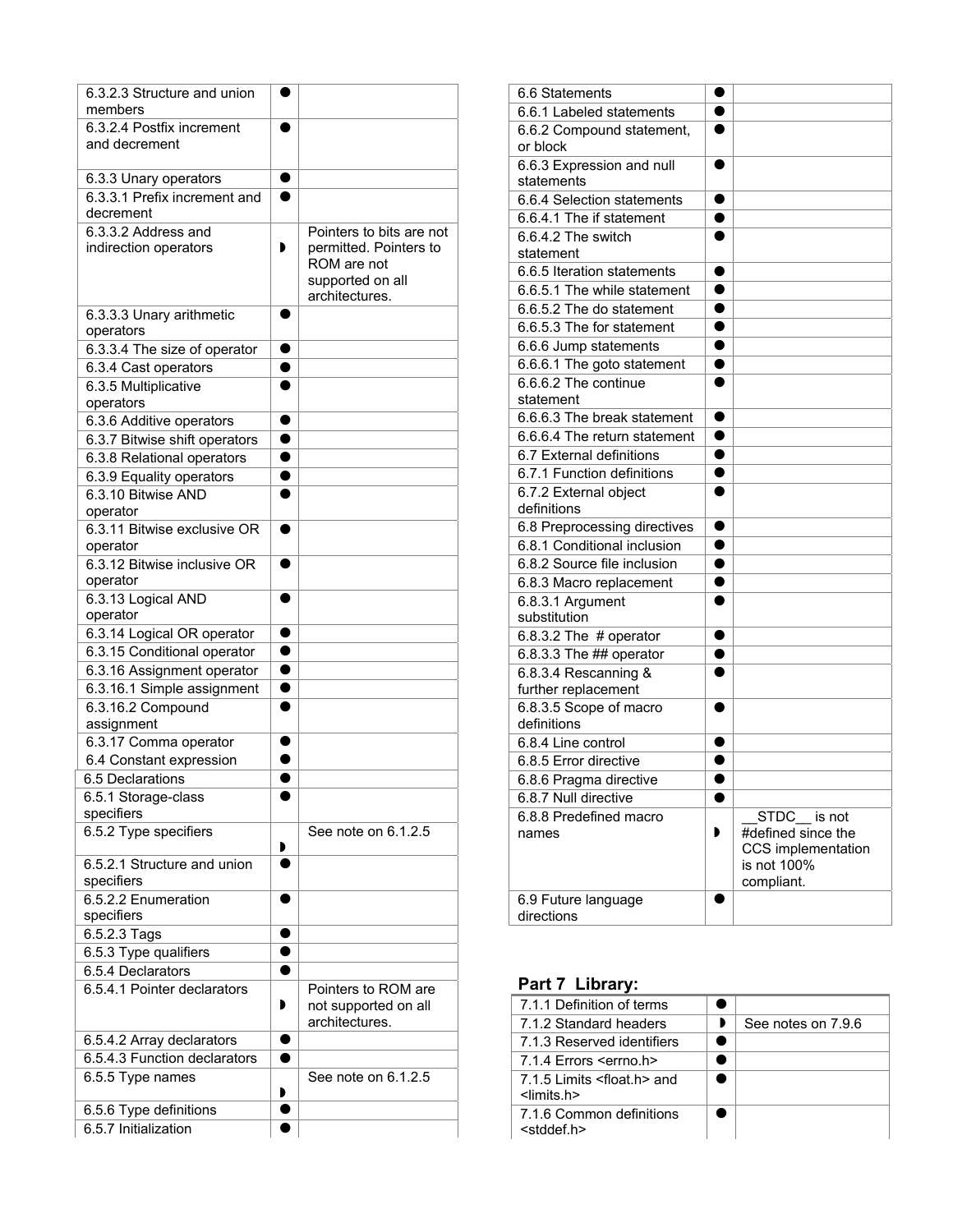| 7.1.7 Use of library<br>functions            |                |                                                                       |
|----------------------------------------------|----------------|-----------------------------------------------------------------------|
| 7.2 Diagnostics <assert.h></assert.h>        |                |                                                                       |
| 7.2.1.1 The assert macro                     |                |                                                                       |
| 7.3 Character handling                       |                |                                                                       |
| <ctype.h></ctype.h>                          |                |                                                                       |
| 7.3.1 Character-testing                      | ●              |                                                                       |
| functions                                    |                |                                                                       |
| 7.3.1.1 The isalnum function                 | $\bullet$      |                                                                       |
| 7.3.1.2 The isalpha function                 | $\bullet$      |                                                                       |
| 7.3.1.3 The iscntrl function                 | $\bullet$      |                                                                       |
| 7.3.1.4 The isdigit function                 | $\bullet$      |                                                                       |
| 7.3.1.5 The isgraph function                 | $\bullet$      |                                                                       |
| 7.3.1.6 The islower function                 | $\bullet$      |                                                                       |
| 7.3.1.7 The isprint function                 | $\bullet$      |                                                                       |
| 7.3.1.8 The ispunct function                 | $\bullet$      |                                                                       |
| 7.3.1.9 The isspace function                 |                |                                                                       |
| 7.3.1.10 The isupper                         |                |                                                                       |
| function                                     |                |                                                                       |
| 7.3.1.11 The isxdigit                        |                |                                                                       |
| function                                     |                |                                                                       |
| 7.3.2 Character mapping                      | $\bullet$      |                                                                       |
| function                                     |                |                                                                       |
| 7.3.2.1 The tolower function                 | $\bullet$      |                                                                       |
| 7.3.2.2 The toupper function                 | $\bullet$<br>● |                                                                       |
| 7.4 Localization <locale.h></locale.h>       |                | Provided for<br>compatibility,<br>however nothing<br>special is done. |
| 7.5 Mathematics <math.h></math.h>            | 0              |                                                                       |
|                                              |                |                                                                       |
| 7.5.1 Treatment of error                     | ●              |                                                                       |
| condition                                    |                |                                                                       |
| 7.5.2 Trigonometric                          |                |                                                                       |
| functions                                    |                |                                                                       |
| 7.5.2.1 The acos function                    |                |                                                                       |
| 7.5.2.2 The asin function                    |                |                                                                       |
| 7.5.2.3 The atan function                    |                |                                                                       |
| 7.5.2.4 The atan2 function                   |                |                                                                       |
| 7.5.2.5 The cos function                     |                |                                                                       |
| 7.5.2.6 The sin function                     |                |                                                                       |
| 7.5.2.7 The tan function                     |                |                                                                       |
| 7.5.3.1 The cosh function                    |                |                                                                       |
| 7.5.3.1 The sinh function                    | 0              |                                                                       |
| 7.5.3.1 The tanh function                    | ●              |                                                                       |
| 7.5.4.1 The exp function                     |                |                                                                       |
| 7.5.4.2 The frexp function                   | $\bullet$      |                                                                       |
| 7.5.4.3 The Idexp function                   | $\bullet$      |                                                                       |
| 7.5.4.4 The log function                     | $\bullet$      |                                                                       |
| 7.5.4.5 The log10 function                   |                |                                                                       |
| 7.5.4.6 The modf function                    | 0              |                                                                       |
| 7.5.5.1 The pow function                     | 0              |                                                                       |
| 7.5.5.2 The sqrt function                    |                |                                                                       |
| 7.5.6.1 The ceil function                    |                |                                                                       |
| 7.5.6.2 The fabs function                    |                |                                                                       |
| 7.5.6.3 The floor function                   |                |                                                                       |
| 7.5.6.4 The fmod function                    |                |                                                                       |
| 7.6 Non local jumps<br><setjmp.h></setjmp.h> | D              | The stack is not<br>cleaned up on 12 and                              |

|                                                             |                        | these parts do not                                                                                                                                                                                                                                                                                                                     |
|-------------------------------------------------------------|------------------------|----------------------------------------------------------------------------------------------------------------------------------------------------------------------------------------------------------------------------------------------------------------------------------------------------------------------------------------|
|                                                             |                        | allow access to the<br>stack.                                                                                                                                                                                                                                                                                                          |
| 7.6.1.1 The setjmp function<br>7.6.1.2 The longjmp function | $\bullet$<br>$\bullet$ |                                                                                                                                                                                                                                                                                                                                        |
| 7.7 Signal handling                                         | ●                      |                                                                                                                                                                                                                                                                                                                                        |
| <signal.h></signal.h>                                       |                        |                                                                                                                                                                                                                                                                                                                                        |
| 7.7.1.1 The signal function                                 |                        |                                                                                                                                                                                                                                                                                                                                        |
| 7.7.2.1 The raise function                                  | ●                      |                                                                                                                                                                                                                                                                                                                                        |
| 7.8 Variable arguments<br><stdarg.h></stdarg.h>             | ●                      |                                                                                                                                                                                                                                                                                                                                        |
| 7.9 Input/output <stdio.h></stdio.h>                        | ▶                      | A file system library is<br>included that works<br>with MMC/SD cards,<br>and can be adapted<br>to other storage<br>mediums. The file<br>system library does<br>not follow standard C<br>conventions, but is<br>comparable. RS232<br>character I/O<br>functions are<br>provided for all<br>compilers and is built<br>into the compiler. |
| 7.9.1 Introduction                                          | Þ                      | See note on 7.9                                                                                                                                                                                                                                                                                                                        |
| 7.9.2 Streams                                               | ●                      |                                                                                                                                                                                                                                                                                                                                        |
| 7.9.3 Files                                                 | D                      | See note on 7.9.1                                                                                                                                                                                                                                                                                                                      |
| 7.9.4 Operations on files<br>7.9.5 File access functions    |                        | above.                                                                                                                                                                                                                                                                                                                                 |
| 7.9.6 Formatted input/output<br>functions                   | D                      | The following<br>functions are absent:<br>vfprintf, vprintf,<br>vsprintf                                                                                                                                                                                                                                                               |
| 7.9.6.1 The fprintf function                                | Þ                      | In order to provide<br>efficient<br>implementation, there<br>are some limitations<br>imposed. For<br>example, the<br>formatting string must<br>be a constant string<br>known at compile<br>time.                                                                                                                                       |
| 7.9.6.2 The fscanf function                                 | О                      |                                                                                                                                                                                                                                                                                                                                        |
| 7.9.6.3 The printf function                                 |                        | See note on 7.9.6.1                                                                                                                                                                                                                                                                                                                    |
| 7.9.6.4 The scanf function                                  | $\circ$                |                                                                                                                                                                                                                                                                                                                                        |
| 7.9.6.5 The sprintf function                                | $\bullet$              |                                                                                                                                                                                                                                                                                                                                        |
| 7.9.6.6 The sscanf function                                 | O                      |                                                                                                                                                                                                                                                                                                                                        |
| 7.9.7 Character input/output                                | ●                      |                                                                                                                                                                                                                                                                                                                                        |
| function                                                    |                        |                                                                                                                                                                                                                                                                                                                                        |
| 7.9.7.1 The fgetc function                                  | $\bullet$              |                                                                                                                                                                                                                                                                                                                                        |
| 7.9.7.2 The fgets function                                  | 0                      |                                                                                                                                                                                                                                                                                                                                        |
| 7.9.7.3 The fputc function                                  |                        |                                                                                                                                                                                                                                                                                                                                        |
| 7.9.7.4 The fputs function                                  |                        |                                                                                                                                                                                                                                                                                                                                        |
| 7.9.7.5 The getc function                                   | $\bullet$              |                                                                                                                                                                                                                                                                                                                                        |
| 7.9.7.6 The getchar function<br>7.9.7.7 The gets function   |                        |                                                                                                                                                                                                                                                                                                                                        |
| 7.9.7.8 The putc function                                   |                        |                                                                                                                                                                                                                                                                                                                                        |
|                                                             |                        |                                                                                                                                                                                                                                                                                                                                        |